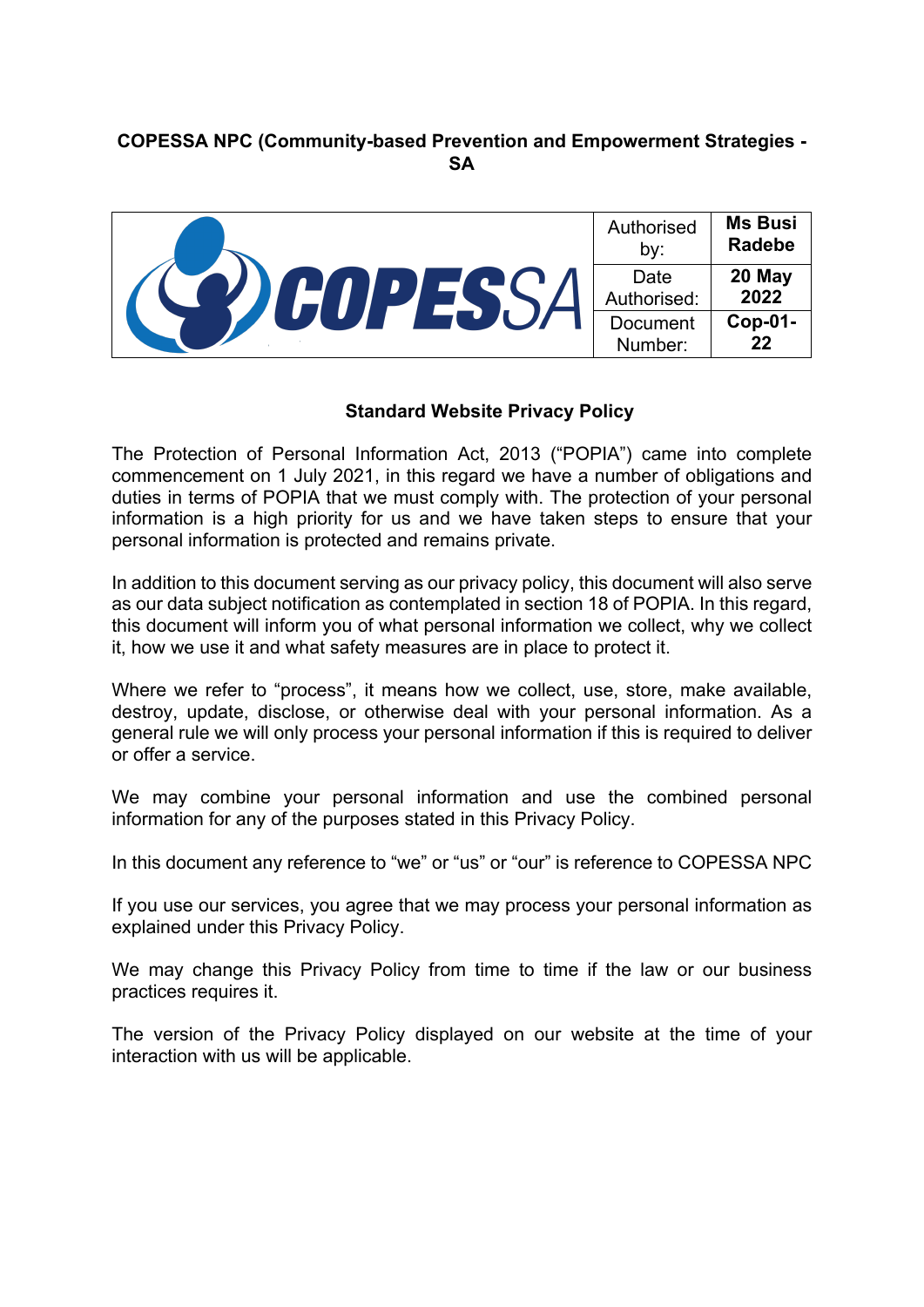### **What is personal information?**

Personal information refers to any information that identifies you or specifically relates to you. Personal information includes, but is not limited to, the following information about you:

| Age                       | <b>Financial history</b> |            | Personal views     |
|---------------------------|--------------------------|------------|--------------------|
| <b>Belief</b>             | Gender                   |            | Physical address   |
| <b>Birth</b>              | Identity number          |            | Physical health    |
| <b>Biometric</b>          | Language                 |            | Pregnancy          |
| Colour                    | Location information     |            | Race               |
| Conscience                | <b>Marital Status</b>    |            | Religion           |
| Correspondence            | <b>Mental Health</b>     |            | Sex                |
| <b>Criminal history</b>   | <b>Medical History</b>   |            | Sexual orientation |
| Culture                   | Name                     |            | Social origin      |
| <b>Disability</b>         | <b>National Origin</b>   |            | Symbol             |
| Education                 | Online identifier        |            | Telephone number   |
| E-mail address            | Other                    | particular | Well being         |
|                           | assignment               |            |                    |
| <b>Employment history</b> | Personal opinions        |            |                    |
| Ethnic origin             | Personal preferences     |            |                    |

#### **Is the supply of the personal information voluntary or mandatory?**

The supply of certain personal information is mandatory, meaning we have to collect this personal information from you by law. If you do not supply this information, we cannot comply with our legal obligations. In this regard, if you do not supply this personal information we cannot do business with you. We collect personal information as is required by the following legislation:

Basic Conditions of Employment Act, No 75 of 1997 Compensation for Occupational Injuries and Diseases Act, No. 130 of 1993 Credit Agreement Act, No. 75 of 1980 Debt Collectors Act, No. 114 of 1998 Employment Equity Act, No. 55 of 1998 Financial Intelligence Centre Act, No. 38 of 2001 Higher Education Act 101 of 1997 Income Tax Act 58 of 1962 Labour Relations Act, No 66 of 1995 National Credit Act, No. 34 of 2005 Pension Funds Act, No. 24 of 1956 Skills Development Act 97 of 1998 Unemployment Insurance Act, No. 63 of 2001 Financial Advisory and Intermediary Service Act, No. 37 of 2002 Occupational Health and Safety Act No. 85 of 1993 Prevention of Organised Crime Act No. 121 of 1998 The National Health Act 61 of 2003 and the Regulations thereto Medical Schemes Act 121 of 1998 Medicines and Related Substances Act 101 of 1965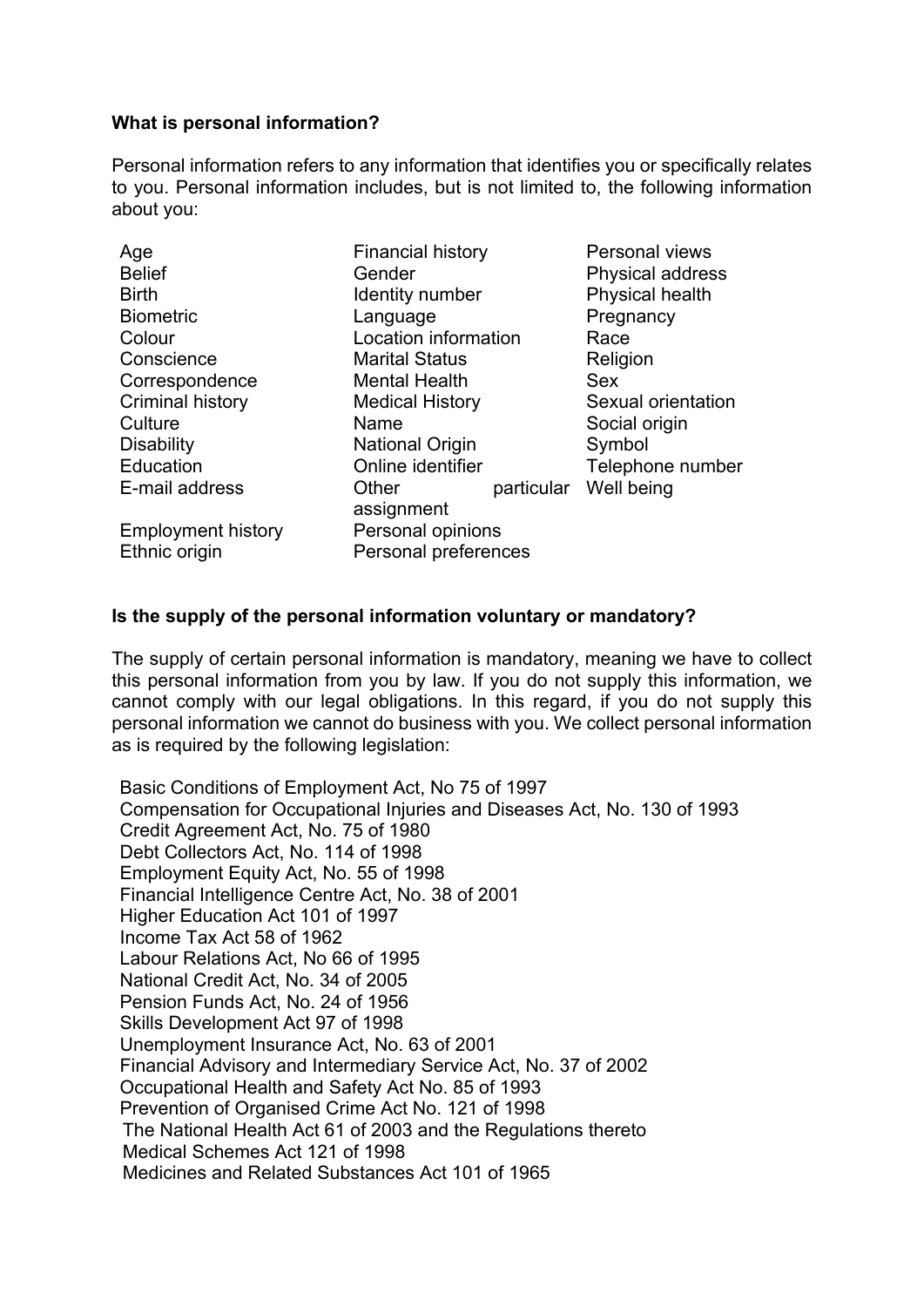Children's Act 38 of 2005 Mental Healthcare Act 17 of 2002 Choice of Termination of Pregnancy Act 92 of 1996 South African Medical Research Council Act 58 of 1991 Sterilisation Act 44 of 1998 Health Professions Act 56 of 1974

In other instances the supply of personal information is voluntary, which means there is no law imposed on us to collect this personal information. Even though there is no law that imposes the collection of the personal information, we require the personal information to deliver services to you.

## **When will we process your personal information?**

We will only process your personal information for lawful purposes relating to our business if the following applies:

- if you have consented thereto.
- if a person legally authorised by you, the law, or a court, has consented thereto.
- if it is necessary to conclude or perform under a contract, we have with you.
- if the law requires or permits it.
- if it is required to protect or pursue your, our or a third party's legitimate interest.

#### **What is special personal information?**

Special personal information is personal information about the following:

| Biometric information<br>Criminal b:0ehaviour | <b>Philosophical beliefs</b><br>Political persuasion | Sex life<br>Trade union membership |
|-----------------------------------------------|------------------------------------------------------|------------------------------------|
| Ethnic origin                                 | Race                                                 |                                    |
| Health                                        | Religious beliefs                                    |                                    |

#### **When will we process your special personal information?**

We may process your special personal information in the following circumstances:

- if you have consented to the processing.
- if the information is being used for any Human resource or payroll requirement.
- if the processing is needed to create, use, or protect a right or obligation in law.
- if the processing is for statistical or research purposes and all legal conditions are met.
- if the special personal information was made public by you.
- if the processing is required by law.
- if racial information is processed, and the processing is required to identify you; and / or if health information is processed, and the processing is to effect proper facilitation of medical treatment, when and where needed.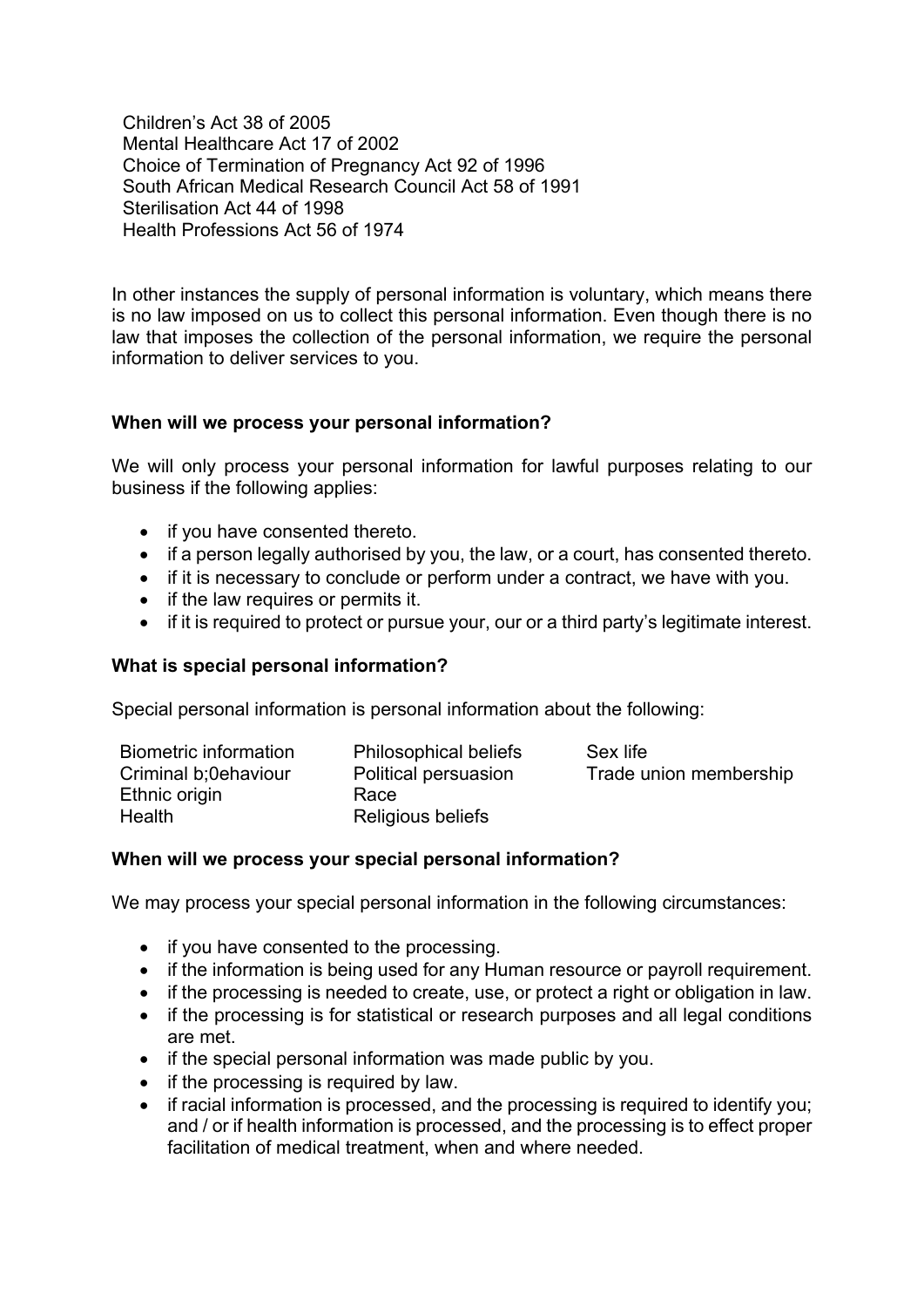# **When and from where we obtain personal information about you?**

We may collect personal information about you from the following sources:

- We may collect personal information directly from you.
- We may collect personal information from a public record.
- We may collect personal information from an area where you have deliberately made it public.
- We may collect information about you based on your use of our services, or service channels.
- We may collect information about you based on how you engage or interact with us such as via our support desk, emails, letters, telephone calls and surveys.
- We may collect personal information from a third party, this includes but is not limited to a Hospital, Doctors and Paramedics.
- We may collect personal information from another source if you give us consent to do so.

If the law requires us to do so, we will ask for your consent before collecting personal information about you from third parties, this provision is subject to the limitations found in the POPIA under Section 11(1).

The third parties from whom we may collect your personal information include, but are not limited to, the following:

- Partners of our company for any of the purposes identified in this Privacy Policy.
- your spouse, dependents, partners, employer, and other similar sources.
- attorneys, tracing agents, debt collectors and other persons that assist with the enforcement of agreements.
- payment processing services providers, merchants, banks, and other persons that assist with the processing of your payment instructions, like EFT transaction partners.
- Medical schemes providing insurance and assurance policies and products, the assessment of insurance and medical claims and other related purposes.
- law enforcement and fraud prevention agencies and other persons tasked with the prevention and prosecution of crime;
- regulatory authorities, industry ombudsman, governmental departments, local and international tax authorities.
- trustees, Executors or Curators appointed by a court of law.
- courts of law or tribunals.

# **Reasons we need to process your personal information.**

We will process your personal information for the following reasons:

- to provide you with services
- to respond to your enquiries and complaints.
- to comply with legislative, regulatory, risk and compliance requirements (including directives, sanctions, and rules), voluntary and involuntary codes of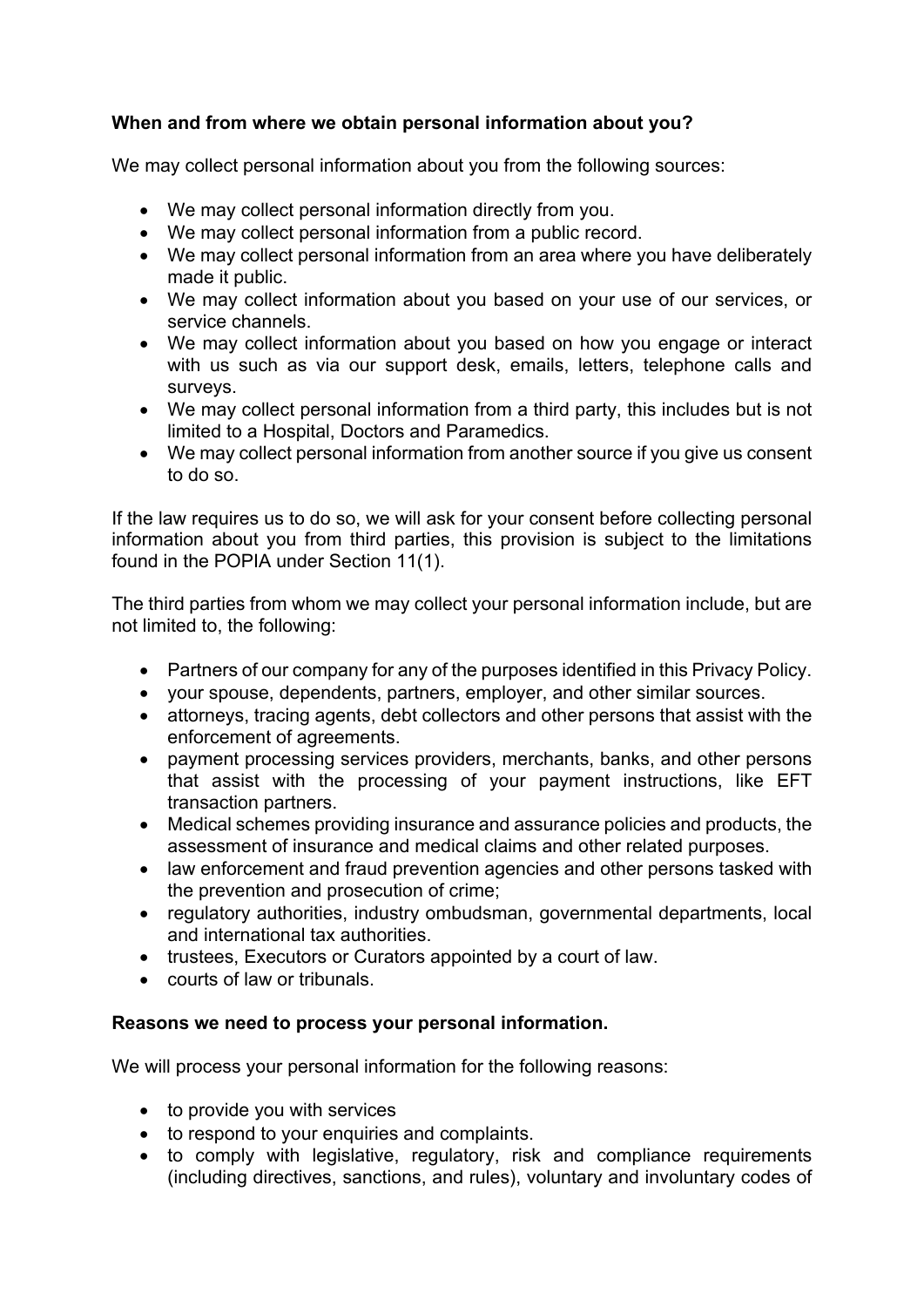conduct and industry agreements or to fulfil reporting requirements and information requests.

- to process payment instruments.
- to create, manufacture and print payment issues (like a payslip)
- to enable us to deliver goods, documents, or notices to you.
- for security, identity verification and to check the accuracy of your personal information.
- to communicate with you and carry out your instructions and requests.
- to process or consider or assess insurance or assurance claims.
- to provide insurance and assurance policies and products and related services.
- for any other related purposes.

## **When how and with whom we share your personal information?**

In general, we will only share your personal information if any one or more of the following apply:

- if you have consented to this.
- if it is necessary to conclude or perform under a contract, we have with you;
- if the law requires it; and / or
- if it's necessary to protect or pursue your, our or a third party's legitimate interest.

## **Under what circumstances will we transfer your information to other countries?**

We will only transfer your personal information to third parties in another country in any one or more of the following circumstances:

- where your personal information will be adequately protected under the other country's laws or an agreement with the third-party recipient.
- where the transfer is necessary to enter into or perform under a contract with you, or a contract with a third party that is in your interest.
- where you have consented to the transfer; and / or
- where it is not reasonably practical to obtain your consent, the transfer is in your interest.

This transfer will happen within the requirements and safeguards of the law. Where possible, the party processing your personal information in the other country will agree to apply the same level of protection as available by law in your country or if the other country's laws provide better protection the other country's laws would be agreed to and applied.

## **How we secure your personal information**

- We will take appropriate and reasonable technical and organisational steps to protect your personal information according to industry best practices. Our security measures (including physical, technological, and procedural safeguards) will be appropriate and reasonable. This includes the following:
- keeping our systems secure (like monitoring access and usage);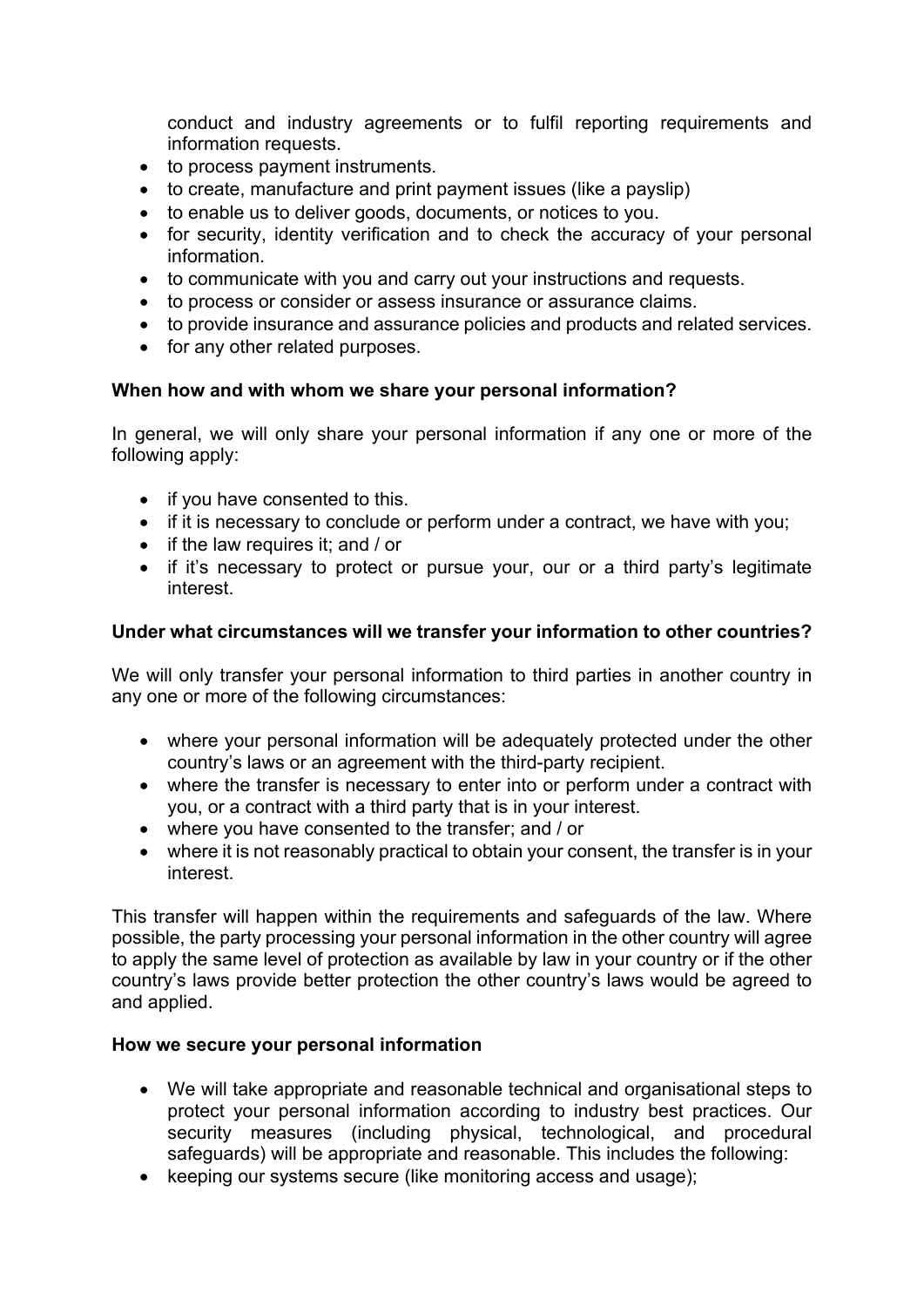- storing our records securely.
- controlling the access to our buildings, systems and/or records; and
- safely destroying or deleting records.
- Ensure compliance with best practice standards.

## **How long do we keep your personal information?**

We will keep your personal information for as long as:

- the law requires us to keep it.
- a contract between you and us requires us to keep it.
- you have consented for us keeping it.
- we are required to keep it to achieve the purposes listed in this Privacy Policy.
- we require it for statistical or research purposes.
- a code of conduct requires us to keep it: and / or
- we require it for our lawful business purposes.

Take note: We may keep your personal information even if you no longer have a relationship with us, for the historical data that may be required by your employer or employee.

## **Your duties and rights about the personal information we have about you.**

You must provide proof of identity when enforcing the rights below.

You must inform us when your personal information changes.

Please contact our Information Officer to give effect to any of the below rights.

You have the right to request access to the personal information we have about you by contacting us. This includes requesting:

- confirmation that we hold your personal information.
- a copy or description of the record containing your personal information; and
- the identity or categories of third parties who have had access to your personal information.

We will attend to requests for access to personal information within a reasonable time. You may be required to pay a reasonable fee to receive copies or descriptions of records, or information about third parties. We will inform you of the fee before attending to your request.

Please note that the law may limit your right to access information.

You have the right to request us to correct or delete the personal information we have about you if it is inaccurate, irrelevant, excessive, out of date, incomplete, misleading, obtained unlawfully or we are no longer authorised to keep it. You must inform us of your request in writing. It may take up to 15 business days for the change to reflect on